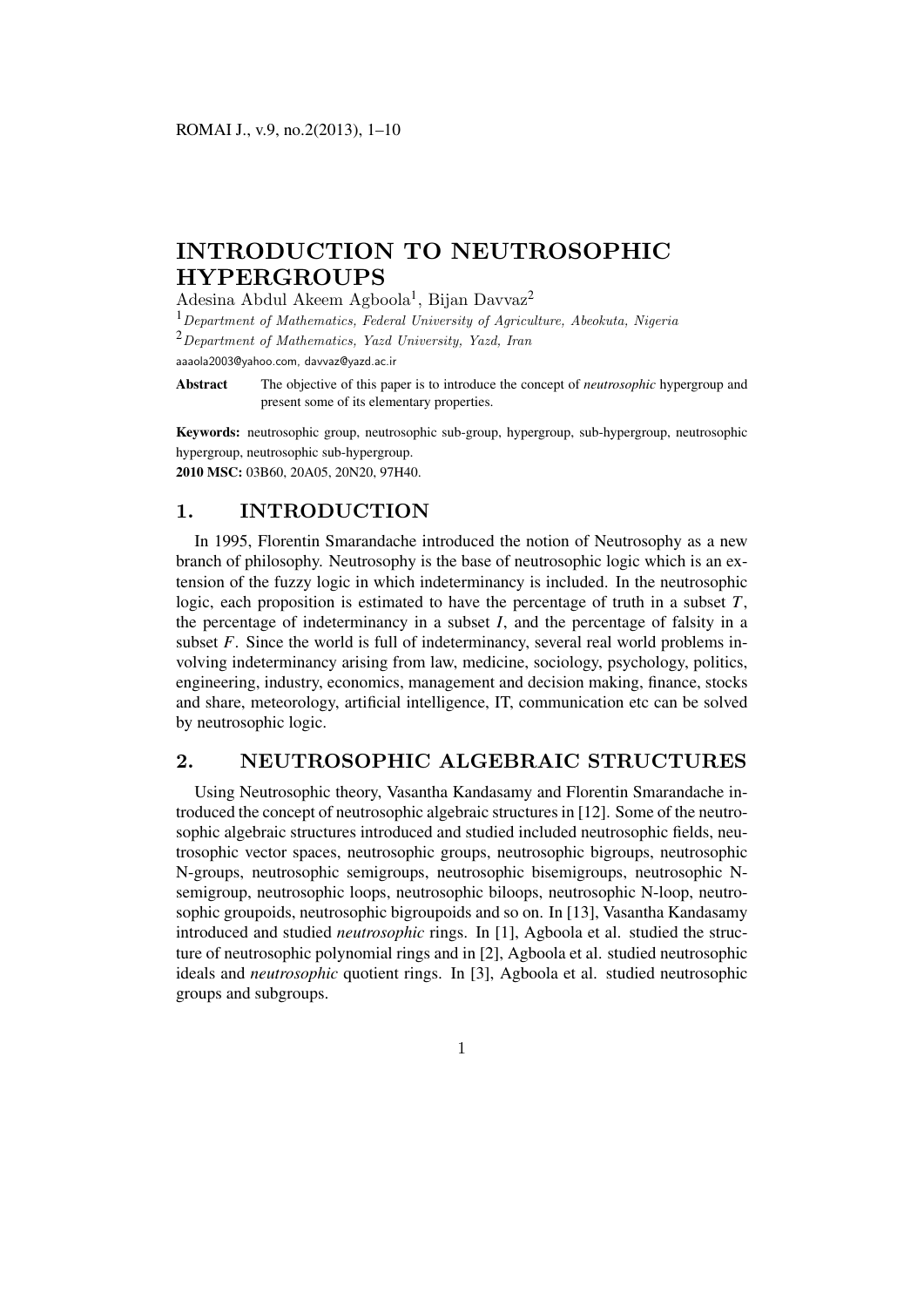2 *Adesina Abdul Akeem Agboola, Bijan Davvaz*

### **3. NEUTROSOPHIC GROUPS**

**Definition 3.1.** [12] *Let*  $(G, \star)$  *be any group and let*  $N(G) = \langle G \cup I \rangle$ *. The couple*  $(N(G), \star)$  *is called a neutrosophic group generated by G and I under the binary operation* ★*.* 

*I* is called the neutrosophic element with the property  $I \star I = I$ .  $I^{-1}$ , the inverse of *I is not defined and hence does not exist.*

*N*(*G*) *is said to be commutative if*  $a \star b = b \star a$  *for all*  $a, b \in N(G)$ *.* 

Theorem 3.1. [12] *Let N*(*G*) *be a neutrosophic group. Then,*

- *(1) N*(*G*) *in general is not a group;*
- *(2) N*(*G*) *always contain a group.*

Definition 3.2. *Let N*(*G*) *be a neutrosophic group. Then,*

- *(1) A proper subset N*(*H*) *of N*(*G*)*, where H* ⊂ *G, is said to be a neutrosophic subgroup of N*(*G*) *if N*(*H*) *is a neutrosophic group, that is, N*(*H*) *contains a proper subset which is a group;*
- *(2) N*(*H*) *is said to be a pseudo neutrosophic subgroup if it does not contain a proper subset which is a group.*
- **Example 3.1.** *(1)*  $(N(\mathbb{Z}), +)$ ,  $(N(\mathbb{Q}), +)$   $(N(\mathbb{R}), +)$  *and*  $(N(\mathbb{C}), +)$  *are neutrosophic groups of integer, rational, real and complex numbers, respectively.*
	- *(2)* (⟨{Q − {0}} ∪ *I*⟩, ·)*,* (⟨{R − {0}} ∪ *I*⟩, ·) *and* (⟨{C − {0}} ∪ *I*⟩, ·) *are neutrosophic groups of rational, real and complex numbers, respectively.*

**Example 3.2.** [3] *Let*  $N(G) = \{e, a, b, c, I, aI, bI, cI\}$  *be a set, where*  $a^2 =$  $b^2 = c^2 = e$ ,  $bc = cb = a$ ,  $ac = ca = b$ ,  $ab = ba = c$ , then  $N(G)$  *is a commutative neutrosophic group under multiplication since* {*e*, *a*, *b*, *c*} *is the Klein 4-group.*  $N(H) = \{e, a, I, aI\}, N(K) = \{e, b, I, bI\}$  *and*  $N(P) = \{e, c, I, cI\}$  *are neutrosophic subgroups of N*(*G*)*.*

Theorem 3.2. [3] *Let N(H) be a non-empty proper subset of a neutrosophic group*  $(N(G), \star)$ *. Then, N(H) is a neutrosophic subgroup of N(G) if and only if the following conditions hold:*

- *(1)*  $a, b \in N(H)$  *implies that*  $a \star b \in N(H)$ *;*
- *(2) there exists a proper subset A of N(H) such that*  $(A, \star)$  *is a group.*

Theorem 3.3. [3] *Let N(H) be a non-empty proper subset of a neutrosophic group*  $(N(G), \star)$ *. Then, N(H) is a pseudo neutrosophic subgroup of N(G) if and only if the following conditions hold:*

- *(1)*  $a, b \in N(H)$  *implies that*  $a \star b \in N(H)$ *;*
- *(2)*  $N(H)$  *does not contain a proper subset A such that*  $(A, \star)$  *is a group.*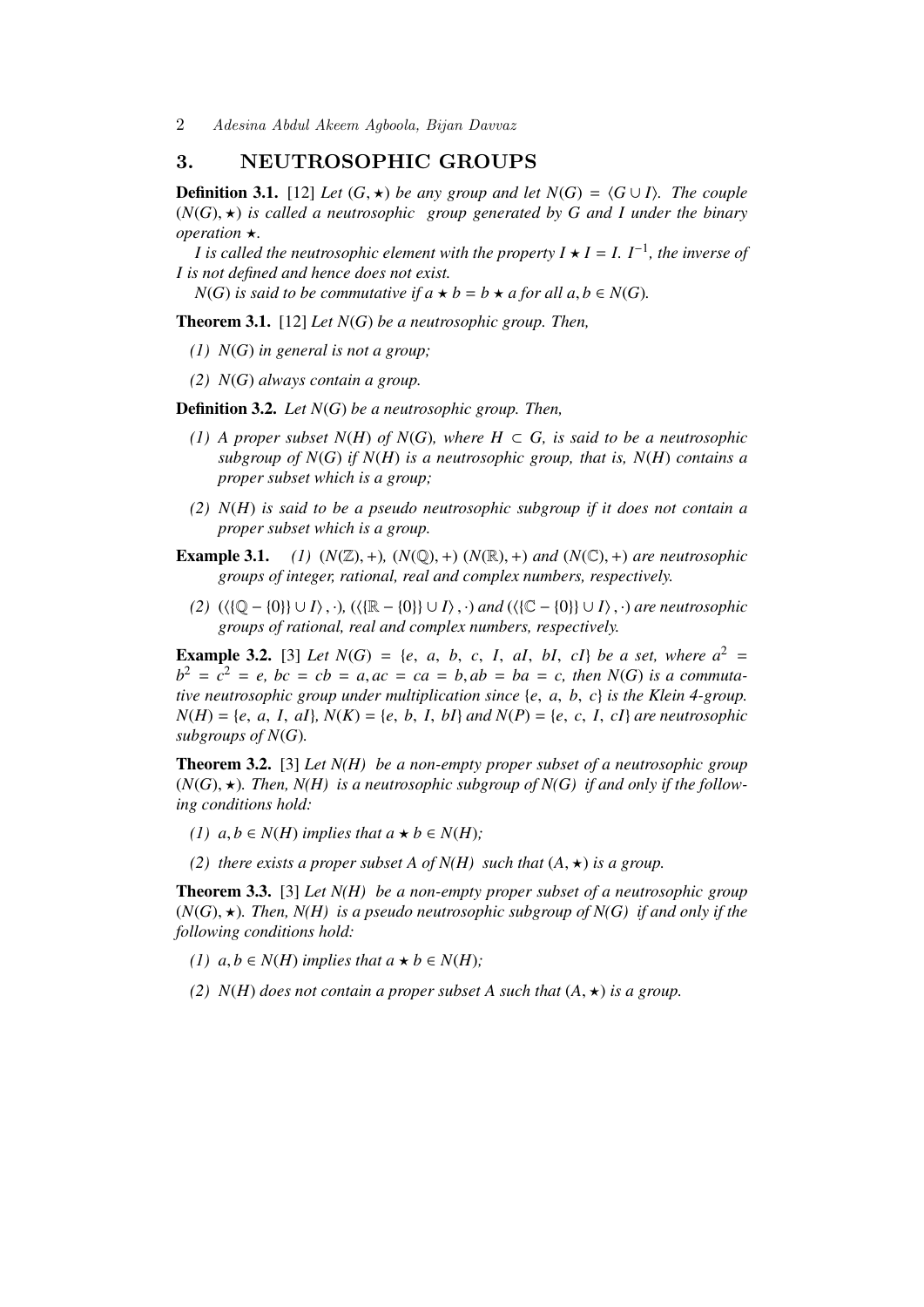## **4. HYPERGROUPS**

The theory of hyperstructures was introduced in 1934 by Marty [9] at the 8th Congress of Scandinavian Mathematicians. In a classical algebraic structure, the composition of two elements is an element, while in an algebraic hyperstructure, the composition of two elements is a set. Several books have been written on this topic, see [4, 5, 5, 8, 10]. Hyperstructure theory both extends some well-known group results and introduce new topics leading us to a wide variety of applications, as well as to a broadening of the investigation fields. In this part, we present the notion of hypergroup and some well-known related concepts. These concepts will be used in the building of neutrosophic hypergroups, for more details we refer the readers to see [4, 5, 5, 8, 9, 10].

Let *H* be a non-empty set and  $\circ$  :  $H \times H \to \mathcal{P}^{\star}(H)$  be a hyperoperation. The couple (*H*, ◦) is called a *hypergroupoid*. For any two non-empty subsets *A* and *B* of *H* and  $x \in H$ , we define

$$
A \circ B = \bigcup_{a \in A, b \in B} a \circ b, \ A \circ x = A \circ \{x\} \text{ and } x \circ B = \{x\} \circ B.
$$

**Definition 4.1.** *A hypergroupoid* (*H*, ◦) *is called a semihypergroup if for all a, b, c of H* we have  $(a \circ b) \circ c = a \circ (b \circ c)$ *, which means that* 

$$
\bigcup_{u\in a\circ b} u\circ c = \bigcup_{v\in b\circ c} a\circ v.
$$

*A* hypergroupoid  $(H, \circ)$  *is called a quasihypergroup if for all a of H we have a*  $\circ$  *H* =  $H \circ a = H$ . This condition is also called the reproduction axiom.

**Definition 4.2.** *A hypergroupoid* (*H*, ◦) *which is both a semihypergroup and a quasihypergroup is called a hypergroup.*

**Definition 4.3.** Let  $(H, \circ)$  and  $(H', \circ')$  be two hypergroupoids. A map  $\phi : H \to H'$ , *is called*

- *(1) an inclusion homomorphism if for all*  $x, y$  *<i>of H, we have*  $\phi(x \circ y) \subseteq \phi(x) \circ' \phi(y)$ ;
- *(2) a good homomorphism if for all x, y of H, we have*  $\phi(x \circ y) = \phi(x) \circ' \phi(y)$ *.*

Let  $(H, \circ)$  be a semihypergroup and *R* be an equivalence relation on *H*. If *A* and *B* are non-empty subsets of *H*, then

- *ARB* means that  $\forall a \in A$ ,  $\exists b \in B$  such that *aRb* and  $\forall b' \in B$ ,  $\exists a' \in A$  such that  $a'Rb'$ ;
- $A\overline{R}B$  means that  $\forall a \in A, \forall b \in B$ , we have *aRb*.

Definition 4.4. *The equivalence relation* ρ *is called*

*(1) regular on the right (on the left) if for all x of H, from a*ρ*b, it follows that*  $(a \circ x) \overline{\rho}(b \circ x)$   $((x \circ a) \overline{\rho}(x \circ b)$  *respectively*);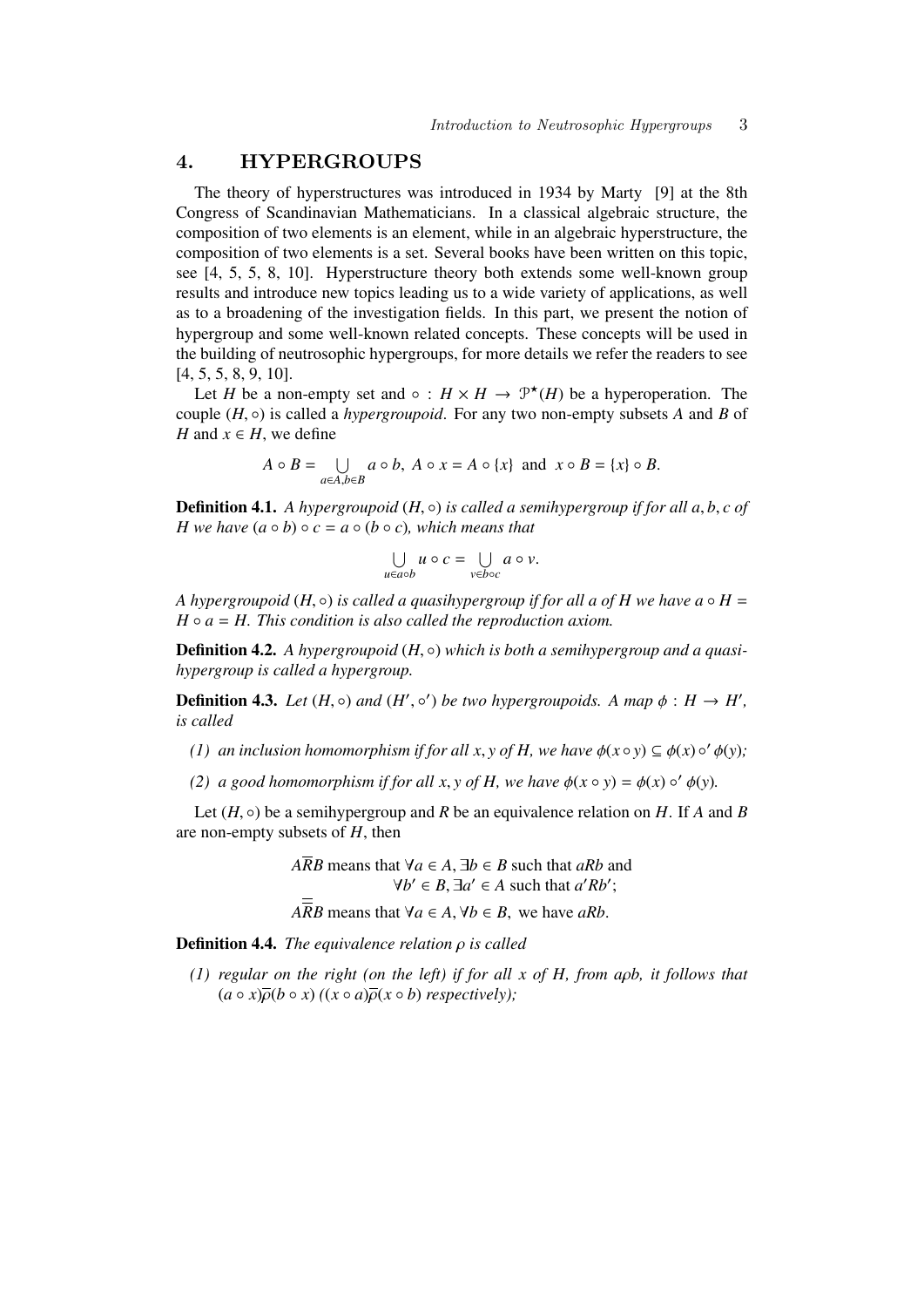- 4 *Adesina Abdul Akeem Agboola, Bijan Davvaz*
	- *(2) strongly regular on the right (on the left) if for all x of H, from a*ρ*b, it follows that*  $(a \circ x) \overline{b}(b \circ x)$   $((x \circ a) \overline{b}(x \circ b)$  *respectively*);
	- *(3)* ρ *is called regular (strongly regular) if it is regular (strongly regular) on the right and on the left.*

**Theorem 4.1.** *. Let*  $(H, \circ)$  *be a semihypergroup and*  $\rho$  *be an equivalence relation on H.*

- (1) *If* ρ *is regular, then H*/ρ *is a semihypergroup, with respect to the following hyperoperation:*  $\overline{x} \otimes \overline{y} = {\overline{z} \mid z \in x \circ y}$ *;*
- (2) *If the above hyperoperation is well defined on H*/ρ*, then* ρ *is regular.*

**Corollary 4.1.** *If*  $(H, \circ)$  *is a hypergroup and*  $\rho$  *is an equivalence relation on*  $H$ *, then R* is regular if and only if  $(H/\rho, \otimes)$  is a hypergroup.

**Theorem 4.2.** *Let*  $(H, \circ)$  *be a semihypergroup and*  $\rho$  *be an equivalence relation on H.*

- (1) *If* ρ *is strongly regular, then H*/ρ *is a semigroup, with respect to the following operation:*  $\overline{x} \otimes \overline{y} = {\overline{z} \mid z \in x \circ y}$ ;
- (2) *If the above operation is well defined on H*/ρ*, then* ρ *is strongly regular.*

**Corollary 4.2.** *If*  $(H, \circ)$  *is a hypergroup and*  $\rho$  *is an equivalence relation on*  $H$ *, then*  $\rho$  *is strongly regular if and only if*  $(H/\rho, \otimes)$  *is a group.* 

**Definition 4.5.** *Let*  $(H, \circ)$  *is a semihypergroup and A be a non-empty subset of H. We say that A is a complete part of H if for any nonzero natural number n and for all*  $a_1, \ldots, a_n$  *of H, the following implication holds:* 

$$
A \cap \prod_{i=1}^n a_i \neq \emptyset \implies \prod_{i=1}^n a_i \subseteq A.
$$

**Theorem 4.3.** *If*  $(H, \circ)$  *is a semihypergroup and R is a strongly regular relation on H, then for all z of H, the equivalence class of z is a complete part of H.*

## **5. NEUTROSOPHIC HYPERGROUPS**

**Definition 5.1.** *Let*  $(H, \star)$  *be any hypergroup and let*  $\lt H \cup I \gt I$   $\lt I$   $\lt (a, bI)$  :  $a, b \in$ *H*}*. The couple N(H)* = (<  $H \cup I$  >,  $\star$ ) *is called a neutrosophic hypergroup generated by H and I under the hyperoperation*  $\star$ *. The part a is called the non-neutrosophic part of x and the part b is called the neutrosophic part of x.*

*If*  $x = (a, bI)$  *and*  $y = (c, dI)$  *are any two elements of*  $N(H)$ *, where a, b, c, d*  $\in$  *H, we define*  $x \star y = (a, bI) \star (c, dI) = {(u, vI) | u ∈ a \star c, v ∈ a \star d ∪ b \star c ∪ b \star d}$  $(a \star c, (a \star d \cup b \star c \cup b \star d)I)$ . Note that  $a \star c \subseteq H$  and  $(a \star d \cup b \star c \cup b \star d) \subseteq H$ .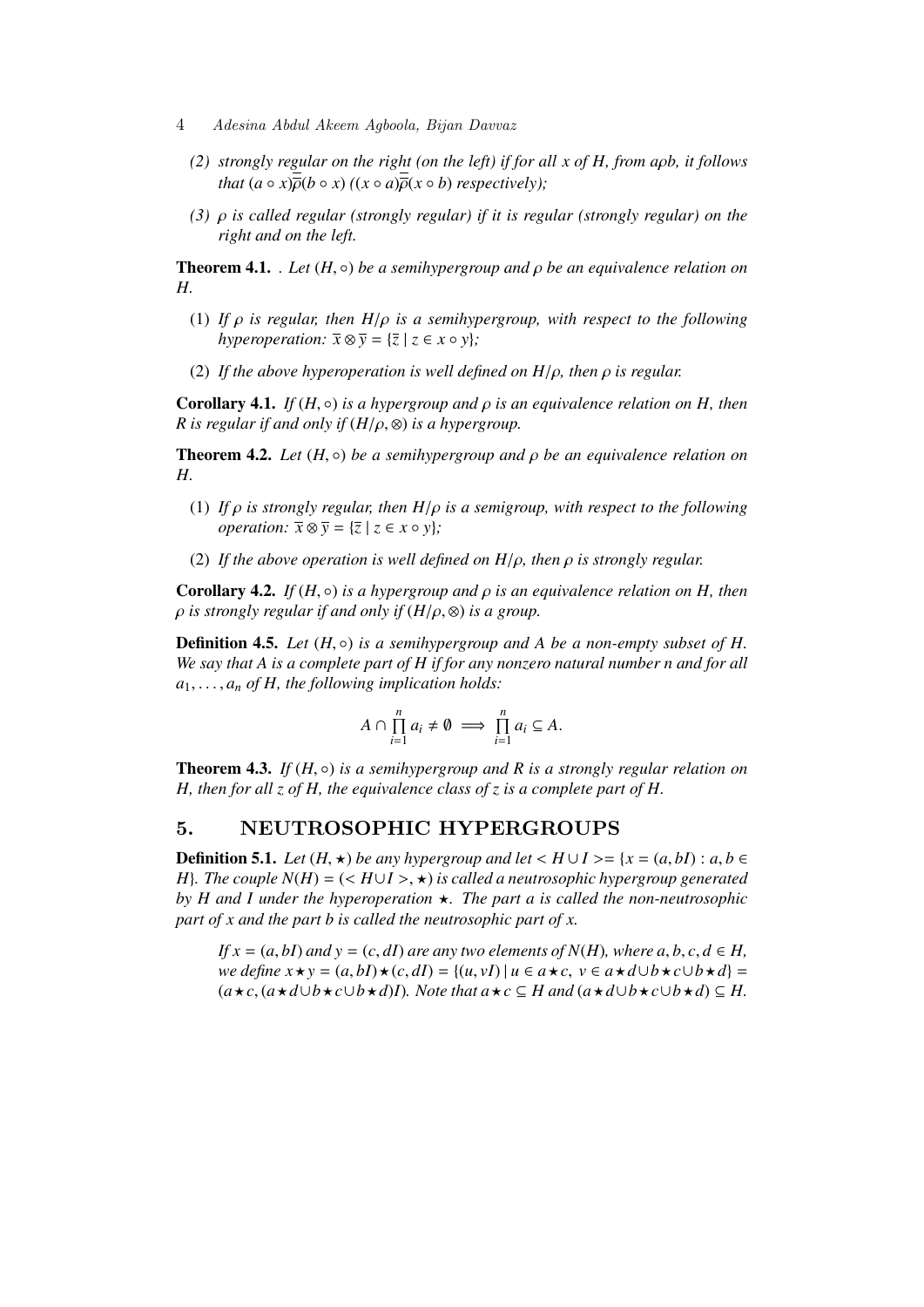Definition 5.2. *Let N*(*H*) *be a neutrosophic hypergroup and let N*(*K*) *be a proper subset of N*(*H*)*. Then,*

- *(1) N*(*K*) *is said to be a neutrosophic sub-hypergroup of N*(*H*) *if N*(*K*) *is a neutrosophic hypergroup, that is, N*(*K*) *must contain a proper subset which is a hypergroup;*
- *(2) N*(*K*) *is said to be a pseudo neutrosophic sub-hypergroup of N*(*H*) *if N*(*K*) *is a neutrosophic hypergroup which contains no proper subset which is a hypergroup.*

Theorem 5.1. *Let N*(*H*) *be a neutrosophic hypergroup. Then, N*(*H*) *is a semihypergroup.*

*Proof.* Let  $x = (a, bI)$ ,  $y = (c, dI)$ ,  $z = (e, fI)$  be arbitrary elements of  $N(H)$ , where  $a, b, c, d, e, f \in H$ . Then,

$$
x \star y = (a, bI) \star (c, dI)
$$
  
= {(u,vI) | u ∈ a \star c, v ∈ a \star d ∪ b \star c ∪ b \star d}  
= (a \star c, (a \star d ∪ b \star c ∪ b \star d)I)  
⊆ N(H).

Hence,  $(N(H), \star)$  is a hypergroupoid. Next,

$$
x \star (y \star z) = (a, bI) \star ((c, dI) \star (e, fI))
$$
  
\n
$$
= (a, bI) \star (c \star e, (c \star f \cup d \star e \cup d \star f)I))
$$
  
\n
$$
= (a \star (c \star e), ((a \star (c \star f)) \cup (a \star (d \star e)) \cup (a \star (d \star f)) \cup (b \star (c \star e))
$$
  
\n
$$
\cup (b \star (c \star f)) \cup (b \star (d \star e)) \cup (b \star (d \star f))I)
$$
  
\n
$$
= ((a \star c) \star e, (((a \star c) \star f) \cup ((a \star d) \star e) \cup ((a \star d) \star f) \cup ((b \star c) \star e))
$$
  
\n
$$
\cup ((b \star c) \star f) \cup ((b \star d) \star e) \cup ((b \star d) \star f))I)
$$
  
\n
$$
= ((a, bI) \star (c, dI)) \star (e, fI)
$$
  
\n
$$
= (x \star y) \star z.
$$

Accordingly,  $(N(H), \star)$  is a semihypergroup.

**Lemma 5.1.** *Let*  $N(H)$  *be a neutrosophic hypergroup. Then,*  $x \star N(H) = N(H) \star x \subset$  $N(H)$  *for all*  $x = (a, b) \in N(H)$ .

*Proof.* We have

$$
x \star N(H) = (a, bI) \star N(H)
$$
  
=  $(a, bI) \star \{(h_1, h_2I) : h_1, h_2 \in H\}$   
=  $\{(a \star h_1, (a \star h_2 \cup b \star h_1 \cup b \star h_2)I) : a, b, h_1, h_2 \in H\}$   
=  $\{(u, vI) : u \in a \star h_1, v \in (a \star h_2 \cup b \star h_1 \cup b \star h_2)\}$   
 $\subset N(H)$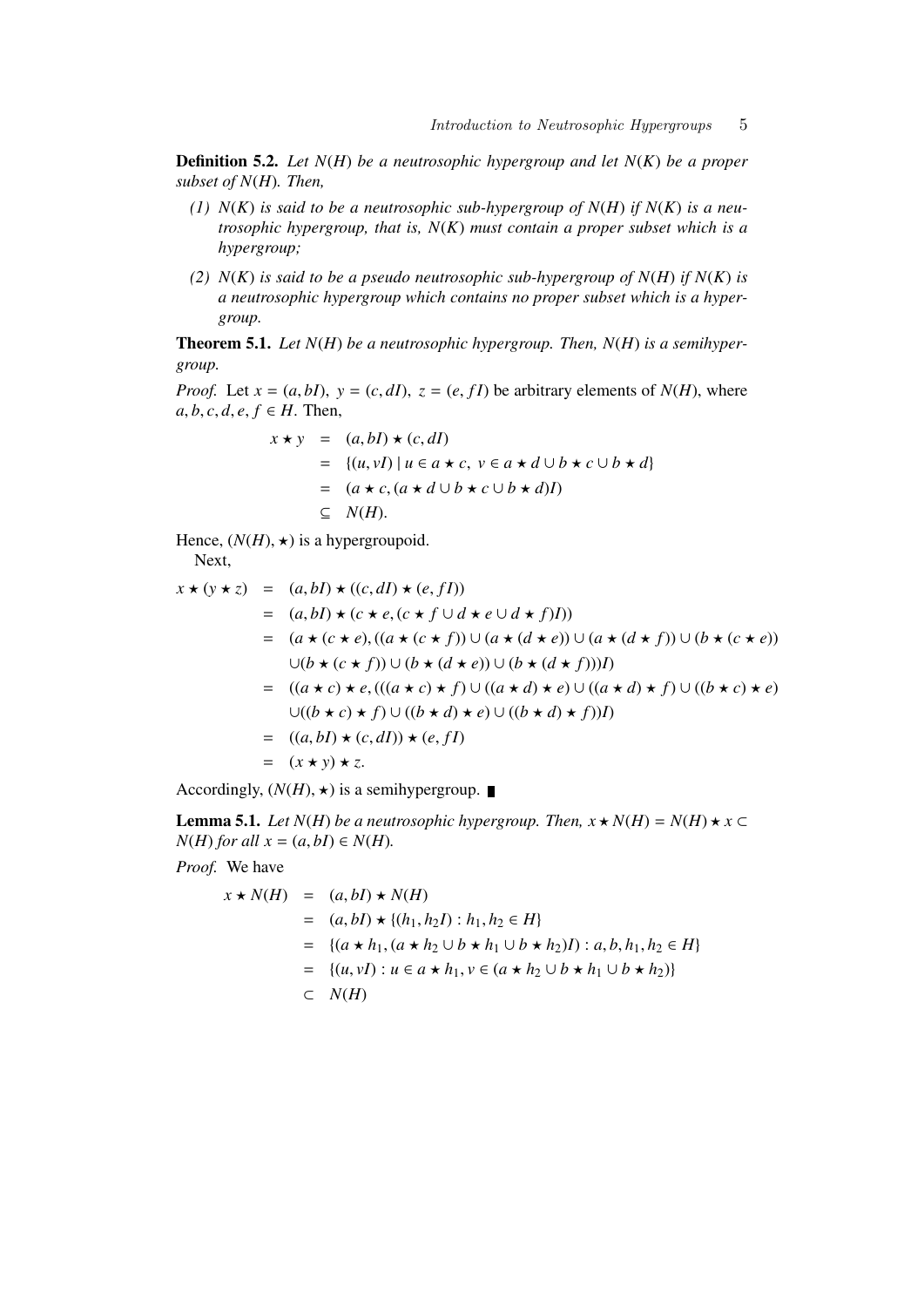Similarly, *N*(*H*) ★ *x* ⊂ *N*(*H*) and therefore, *x* ★ *N*(*H*) = *N*(*H*) ★ *x* ⊂ *N*(*H*).

Theorem 5.2. *If N*(*H*) *is a neutrosophic hypergroup, then*

*(1) N*(*H*) *in general is not a hypergroup;*

*(2) N*(*H*) *always contain a hypergroup.*

*Proof.* (1) Follows directly from Theorem 5.3 and Lemma 5.4. (2) Follows from the definition of a *neutrosophic* hypergroup.

**Example 5.1.** *Let*  $H = \{a, b, (a, aI), (a, bI), (b, aI), (b, bI)\}\$  *be a set and let*  $\star$  *be a hyperoperation on H defined in the table below.*

| $\star$          | $\mathfrak a$    | h                                        | (a, aI)            | (a, bI)            | (b, aI)                                  | (b, b)                                   |
|------------------|------------------|------------------------------------------|--------------------|--------------------|------------------------------------------|------------------------------------------|
| a                | a                | b                                        | (a, aI)            | (a, bI)            | (b, aI)                                  | (b, bI)                                  |
| $\boldsymbol{b}$ | $\boldsymbol{b}$ | a<br>b                                   | (b, bI)            | (b, aI)<br>(b, bI) | (a, bI)<br>(b, bI)                       | (a, aI)<br>(a, bI)<br>(b, aI)<br>(b, bI) |
| (a, aI)          | (a, aI)          | (b, bI)                                  | (a, aI)            | (a, aI)<br>(a, bI) | (b, aI)<br>(b, bI)                       | (b, bI)                                  |
| (a, bI)          | (a, bI)          | (b, aI)<br>(b, bI)                       | (a, aI)<br>(a, bI) | (a, aI)<br>(a, bI) | (b, aI)<br>(b, bI)                       | (b, aI)<br>(b, bI)                       |
| (b, aI)          | (b, aI)          | (b, b)<br>(a, bI)                        | (b, aI)<br>(b, bI) | (b, aI)<br>(b, bI) | (a, aI)<br>(a, bI)<br>(b, aI)<br>(b, bI) | (a, aI)<br>(a, bI)<br>(b, aI)<br>(b, bI) |
| (b, bI)          | (b, bI)          | (a, aI)<br>(a, bI)<br>(b, aI)<br>(b, bI) | (b, bI)            | (b, aI)<br>(b, bI) | (a, aI)<br>(a, bI)<br>(b, aI)<br>(b, bI) | (a, aI)<br>(a, bI)<br>(b, aI)<br>(b, bI) |

*It is clear from the table that*  $(H, \star)$  *is a neutrosophic hypergroup since it contains a proper subset*  $\{a, b\}$  *which is a hypergroup under*  $\star$ *.* 

**Theorem 5.3.** *Let*  $(N(H), \star_1)$  *and*  $(N(K), \star_2)$  *be any two neutrosophic hypergroups. Then,*  $(N(H) \times N(K), \star)$  *is a neutrosophic hypergroup, where* 

$$
(x_1, x_2) \star (y_1, y_2) = \{(x, y) : x \in x_1 \star_1 y_1, y \in x_2 \star_2 y_2, \forall (x_1, x_2), (y_1, y_2) \in N(H) \times N(K)\}.
$$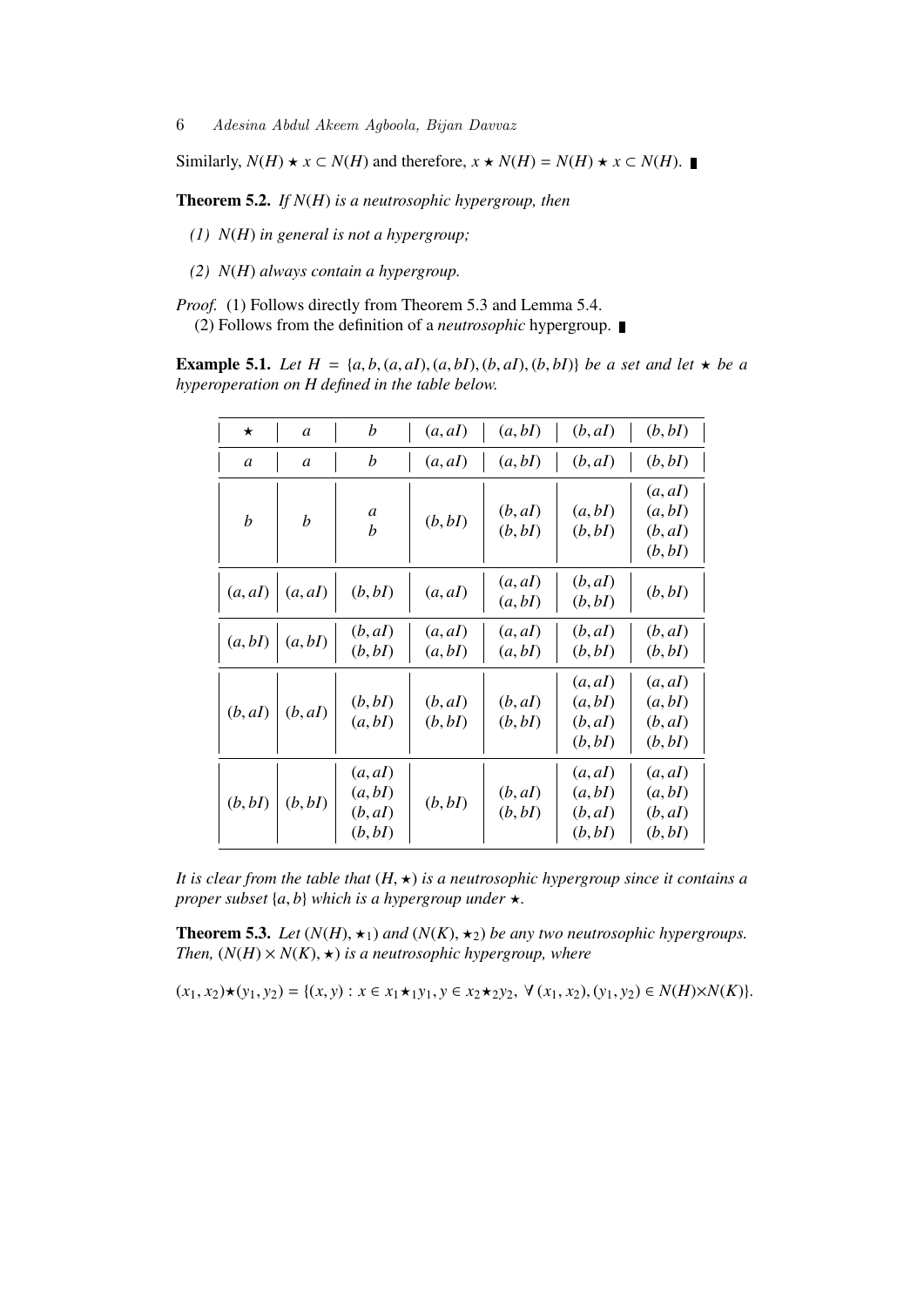**Theorem 5.4.** *Let*  $(N(H), \star)$  *be a neutrosophic hypergroup and let*  $(K, \circ)$  *be a hyper*group. Then,  $(N(H) \times K, \star')$  is a neutrosophic hypergroup, where

 $(h_1, k_1) \star (h_2, k_2) = \{(h, k) : h \in h_1 \star h_2, k \in k_1 \circ k_2, \forall (h_1, k_1), (h_2, k_2) \in N(H) \times K\}.$ 

**Definition 5.3.** Let  $(N(H_1), \star_1)$  and  $(N(H_2), \star_2)$  be any two neutrosophic hyper*groups and let*  $f : N(H_1) \rightarrow N(H_2)$  *be a map. Then,* 

- *(a) f is called a homomorphism if:*  $(1)$  for all  $x, y$  of  $N(H_1)$ ,  $f(x \star_1 y) \subseteq f(x) \star_2 f(y)$ ,  $(2) f(I) = I$ .
- *(b) f is called a good homomorphism if:*  $(1)$  for all x, y of  $N(H_1)$ ,  $f(x \star_1 y) = f(x) \star_2 f(y)$ ,  $(2) f(I) = I$ .
- (c)  $f$  is called an isomorphism if  $f$  is a homomorphism and  $f^{-1}$  is also a homo*morphism.*
- *(d)*  $f$  *is called a 2-homomorphism if for all x, y of*  $N(H_1)$ *,*

$$
f^{-1}(f(x) \star_2 f(y)) = f^{-1}(f(x \star_1 y)).
$$

(e) *f* is called an almost strong homomorphism if for all x,  $\mathbf{v}$  of  $N(H_1)$ ,

$$
f^{-1}(f(x) \star_2 f(y)) = f^{-1}(f(x)) \star_1 f^{-1}(f(y)).
$$

Definition 5.4. *Let N*(*K*) *be a neutrosophic sub-hypergroup of a neutrosophic hypergroup*  $(N(H), \star)$ *. Then,* 

- *(1) N*(*K*) *is said to be closed on the left (right) if for all*  $k_1, k_2$  ∈ *N*(*K*)*,*  $x$  ∈ *N*(*H*) *we have k*<sub>2</sub>  $\in$  *x*  $\star$  *k*<sub>1</sub> (*k*<sub>2</sub>  $\in$  *k*<sub>1</sub>  $\star$  *x*) *implies that x*  $\in$  *N*(*K*)*;*
- *(2)*  $N(K)$  *is said to be ultraclosed on the left (right) if for all*  $x \in N(H)$  *we have*  $x \star N(K) \cap x \star (N(H) \setminus N(K)) = \emptyset(N(K) \star x \cap (N(H) \setminus N(K)) \star x = \emptyset$ );
- *(3) N*(*K*) *is said to be left (right) conjugable if N*(*K*) *is left (right) closed and if for all*  $x \in N(H)$ *, there exists h*  $\in N(H)$  *such that*  $x \star h \subseteq N(K)$  ( $h \star x \subseteq N(K)$ );
- *(4) N*(*K*) *is said to be (closed, ultraclosed, conjugable) if it is left and right (closed, ultraclosed, conjugable).*

Lemma 5.2. *Let N*(*K*) *be a neutrosophic sub-hypergroup of a neutrosophic hypergroup*  $(N(H), \star)$ *. For all*  $x \in N(H)$ *, we have* 

- $(I)$  *x* ★ *N*(*K*) ⊂ *N*(*H*)*;*
- $(2)$  *x* ★  $(N(H)\N(K))$  ⊂  $N(H)$ ;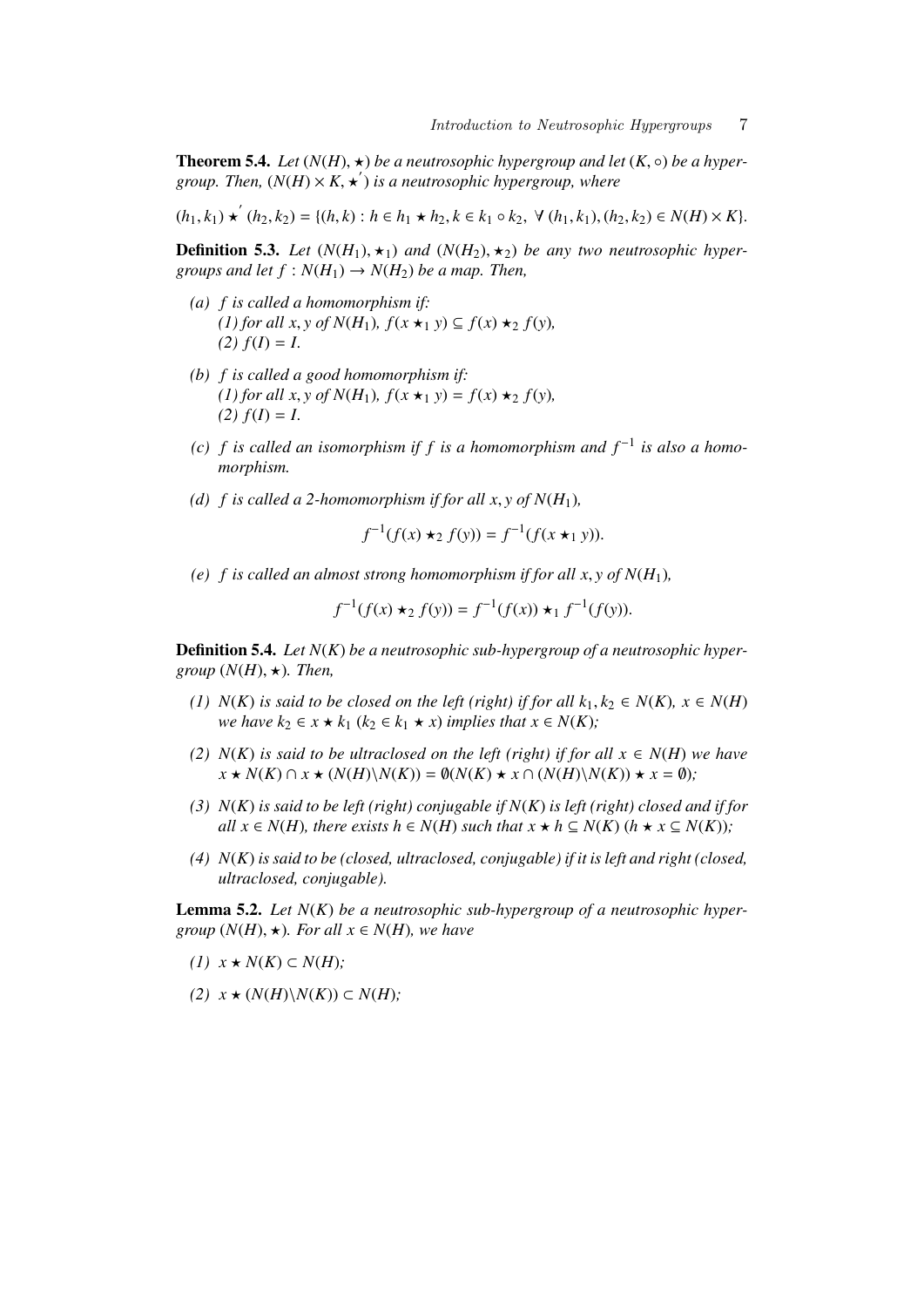- 8 *Adesina Abdul Akeem Agboola, Bijan Davvaz*
	- *(3)*  $x \star N(K) \cup x \star (N(H) \setminus N(K)) \subset N(H)$ *.*

Lemma 5.3. *Let N*(*K*) *be a neutrosophic sub-hypergroup of a neutrosophic hypergroup*  $(N(H), \star)$ *. For all*  $x \in N(K)$ *, we have* 

- *(1)*  $x$  ★  $N(K)$  ⊂  $N(K)$ ,
- $(2)$  *x* ★  $(N(H)\N(K))$  ⊂  $N(K)$ ;
- *(3)*  $x \star N(K) \cup x \star (N(H) \setminus N(K)) \subset N(H)$ *.*

Theorem 5.5. *Let N*(*K*) *be a neutrosophic sub-hypergroup of a neutrosophic hypergroup*  $(N(H), \star)$ *. Then,* 

- *(1)*  $N(K)$  ★  $N(K)$  ⊂  $N(K)$ ;
- $(2)$  *N*(*K*) ★ (*N*(*H*)\*N*(*K*)) ⊂ *N*(*K*).

Theorem 5.6. *Let N*(*K*) *be a neutrosophic sub-hypergroup of a neutrosophic hypergroup*  $(N(H), \star)$ *. If*  $N(K)$  *is conjugable then it is not ultraclosed.* 

*Proof.* Suppose that *N*(*K*) is conjugable. Then, *N*(*K*) is closed and for all  $x \in N(H)$ , there exists  $y \in N(H)$  such that  $x \star y \subseteq N(K)$  and  $y \star x \subseteq N(K)$ . Let  $B = N(K) \cap$  $(N(H)\backslash N(K))$  so that

$$
x \star B = x \star N(K) \cap x \star (N(H) \setminus N(K))
$$
  
\n
$$
\subset N(H) \cap N(H)
$$
  
\n
$$
= N(H).
$$

This shows that  $B \neq \emptyset$  and thus,  $N(K)$  is not left ultraclosed. Similarly, it can be shown that  $N(K)$  is not right ultraclosed. Hence,  $N(K)$  is not ultraclosed.

**Theorem 5.7.** Let  $(N(H_1), \star_1)$  and  $(N(H_2), \star_2)$  be any two neutrosophic hypergroups *and let*  $f : N(H_1) \rightarrow N(H_2)$  *be a map.* 

- *(1) If f is a bijective homomorphism, then f is an isomorphism if and only if it is good.*
- *(2) If f is a strong homomorphism, then it is almost strong.*
- *(3) If f is a good homomorphism and N*(*K*) *is a neutrosophic(pseudo neutro*sophic) sub-hypergroup of  $N(H_1)$ , then  $f(N(K))$  is a neutrosophic(pseudo neu*trosophic)* sub-hypergroup of  $N(H_2)$ .

**Theorem 5.8.** Let  $(N(H), \star)$  be a neutrosophic hypergroup and let  $\rho$  be an equiva*lence relation on N*(*H*)*.*

*(1) If*  $\rho$  *is regular, then*  $N(H)/\rho$  *is a neutrosophic hypergroup.*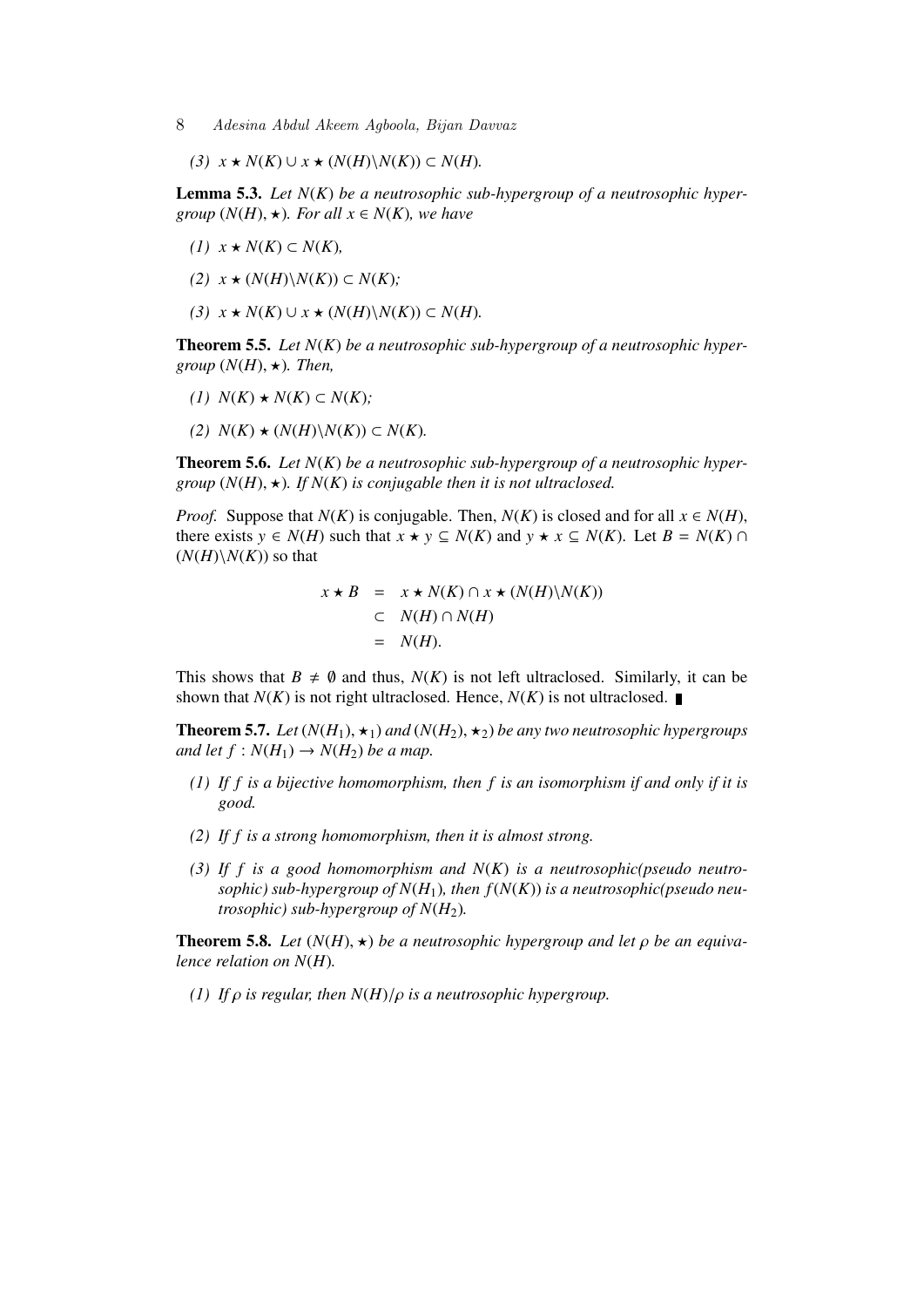*(2) If*  $\rho$  *is strongly regular, then*  $N(H)/\rho$  *is a neutrosophic group.* 

*Proof.* The proof follows from Theorem 4.7 and Corollary 4.8. ■

**Theorem 5.9.** *Let*  $(N(H), \star)$  *be a neutrosophic hypergroup and let*  $\rho$  *be a regular equivalence relation on*  $N(H)$ *. Then, the map*  $\phi$  :  $N(H) \rightarrow N(H)/\rho$  *defined by*  $\phi(x) = \bar{x}$  *is not a homomorphism* (good homomorphism).

*Proof.* It is clear since  $I \in N(H)$  but  $\phi(I) \neq I$ .

**Theorem 5.10.** Let  $(N(H), \star)$  be a neutrosophic hypergroup and let  $\rho$  be a strongly *regular equivalence relation on N(H). Then, for all*  $x \in N(H)$ ,  $\overline{x}$  *is a complete part of N*(*H*)*.*

#### **6. CONCLUSION**

In this paper, we have extended *neutrosophic* theory to hypergroup theory. Basic properties of *neutrosophic* hypergroups were presented and it was shown that every hypergroup is contained in a *neutrosophic* hypergroup but generally, a *neutrosophic* hypergroup is not a hypergroup.

Acknowledgement: The authors are grateful to the anonymous referee for valuable suggestions.

#### **References**

- [1] A.A.A. Agboola, A.D. Akinola, O.Y. Oyebola, *Neutrosophic Rings I*, Int. J. of Math. Comb., 4(2011), 1-14.
- [2] A.A.A. Agboola, E.O. Adeleke, S.A. Akinleye, *Neutrosophic Rings II*, Int. J. of Math. Comb., 2(2012), 1-8.
- [3] A.A.A. Agboola, A.O. Akwu, Y.T. Oyebo, *Neutrosophic Groups and Neutrosophic Subgroups*, Int. J. of Math. Comb., 3(2012), 1-9.
- [4] P. Corsini, *Prolegomena of Hypergroup Theory*, Second edition, Aviain editore, 1993.
- [5] P. Corsini, V. Leoreanu, *Applications of Hyperstructure Theory, Advances in Mathematics*, Kluwer Academic Publishers, Dordrecht, 2003.
- [6] B. Davvaz, *Polygroup Theory and Related Systems*, World Sci. Publ., 2013.
- [7] B. Davvaz, A. Dehghan Nezad, M.M. Heidari, *Inheritance examples of algebraic hyperstructures*, Information Sciences, 224(2013), 180-187.
- [8] B. Davvaz, V. Leoreanu-Fotea, *Hyperring Theory and Applications*, International Academic Press, USA, 2007.
- [9] F. Marty, *Sur une Generalization de la Notion de Groupe*, 8th Congress Math. Scandinaves, Stockholm, Sweden,1934, 45-49.
- [10] Vougiouklis, T., *Hyperstructures and Their Rrepresentations*, Hadronic Press, Inc, 115, Palm Harber, USA, 1994.
- [11] F. Smarandache, *A Unifying Field in Logics: Neutrosophic Logic, Neutrosophy, Neutrosophic Set, Neutrosophic Probability*, (3rd edition), American Research Press, Rehoboth,2003, http://fs.gallup.unm.edu/eBook-Neutrosophic4.pdf.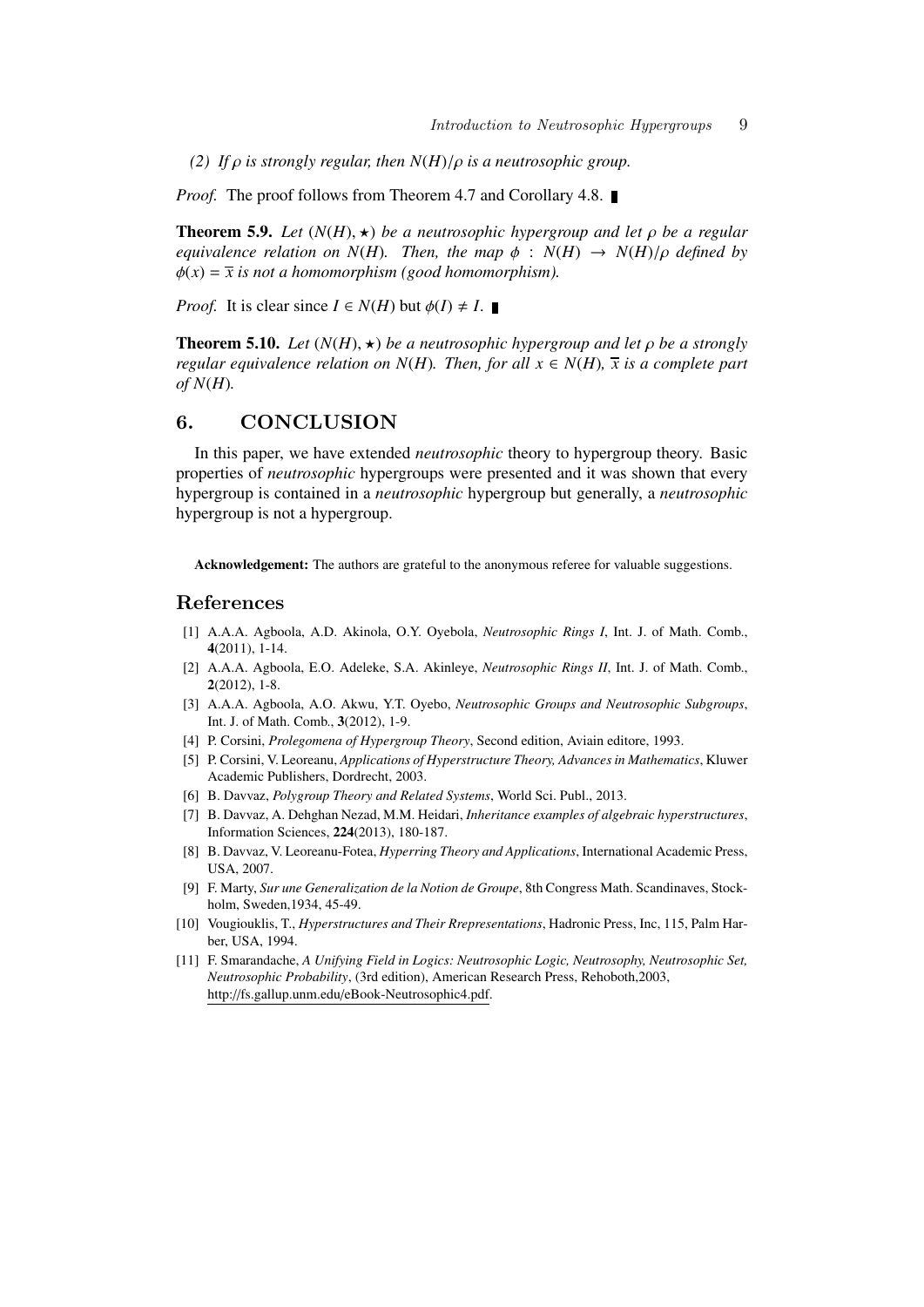- 10 *Adesina Abdul Akeem Agboola, Bijan Davvaz*
- [12] W.B. Vasantha Kandasamy, F. Smarandache, *Some Neutrosophic Algebraic Structures and Neutrosophic N-Algebraic Structures*, Hexis, Phoenix, Arizona, 2006, http://fs.gallup.unm.edu/NeutrosophicN-AlgebraicStructures.pdf.
- [13] W.B. Vasantha Kandasamy, F. Smarandache, Neutrosophic Rings, Hexis, Phoenix, Arizona, 2006, http://fs.gallup.unm.edu/NeutrosophicRings.pdf.